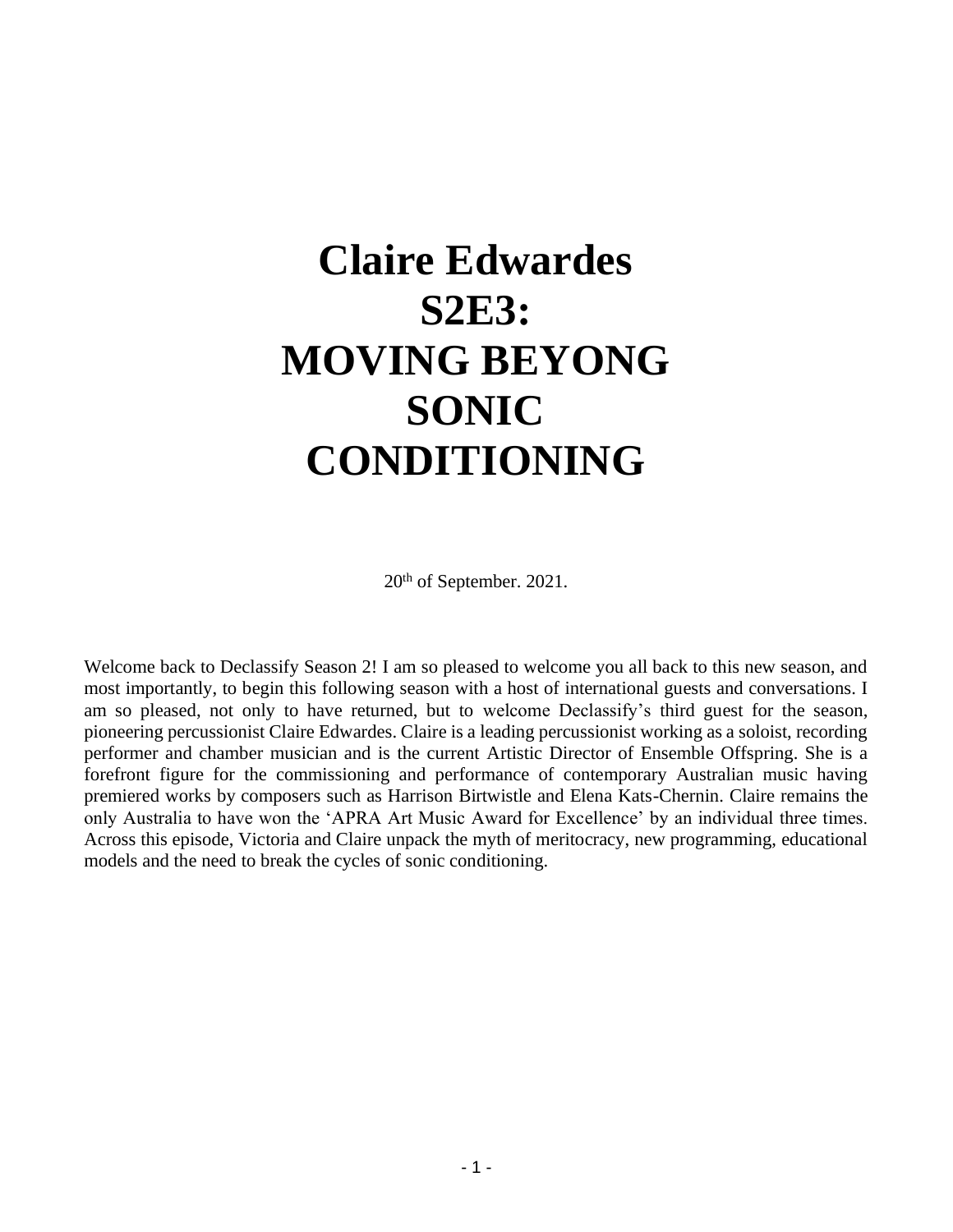#### **Victoria Pham**

Hello everyone! And we're back – already with the third episode of this season. It feels like it's going so quickly. This week is a pretty special one, especially for me, as I have watched this performer and Artistic Director since I was in high school. I am very excited to welcome the incredible Claire Edwardes onto the podcast for episode 3. Claire is a leading percussionist working as a soloist, recording performer and chamber musician and is the current Artistic Director of Ensemble Offspring. She is a forefront figure for the commissioning and performance of contemporary Australian music having premiered works by composers such as Harrison Birtwistle and Elena Kats-Chernin. Claire remains the only Australia to have won the 'APRA Art Music Award for Excellence' by an individual three times. So without further ado, welcome Claire to Declassify!

# **Claire Edwardes**

Hi Vickie, Yes. Thank you for having me on!

# **Victoria Pham**

Well, I've always been interested in how you got to where you are, not specifically just with you, but also your reputation as a soloist, because I've seen you perform so many times with orchestras. And as a soloist, and also the fact that you teach at the con, how did that happen? Well, you had this amalgamation of all these different streams of music that have now joined together?

#### **Claire Edwardes** 03:12

Intrinsically, as a musician, you never you sort of get taught not to rely on one income stream or one thing as the only thing that you would do. And so I guess there's definitely an element of that. But of course, they're all intrinsically related, you know, one feeds into another. So the teaching is, I wouldn't say teachings, my main thing by any means, and I don't even think I'm the best teacher in the world, necessarily. But I try. And in my teaching, I really like to impart my own personal priorities, I guess, in my career, which isn't a typical career for a percussionist because I think a lot of students at the con get taught and go through that degree with the assumption that they're going to join an orchestra one day. So it's, it's a kind of weird thing, for me as someone who's not in an orchestra to be their teacher. And it feels like a little bit of an uphill battle, kind of convincing them of the fact that there is an alternative, you know, And that, to me seems so weird in this day and age, like there's a finite number of percussion jobs in orchestras in Australia, and the world of course, and I feel like it's much more realistic how I've built my career in this day and age because I have control as a mother as well. I have control over my schedule. So as the artistic director of ensemble last spring, I, I make all the schedules and I can sort of fit that in around as my kids have grown up. That's been able to reflect that. So it's a pretty fortunate position to be in. I think, being able to balance all these things. I never get bored because when I am able To perform, I only would do you know, a handful of concertos with an orchestra year. And I love it. I would never only want to do that though, because it's it's a lonely thing to do so. So I feel very lucky, I think with where my career has ended up because it's, it's the through the combination of all the different things I do, I get so much satisfaction.

#### **Victoria Pham**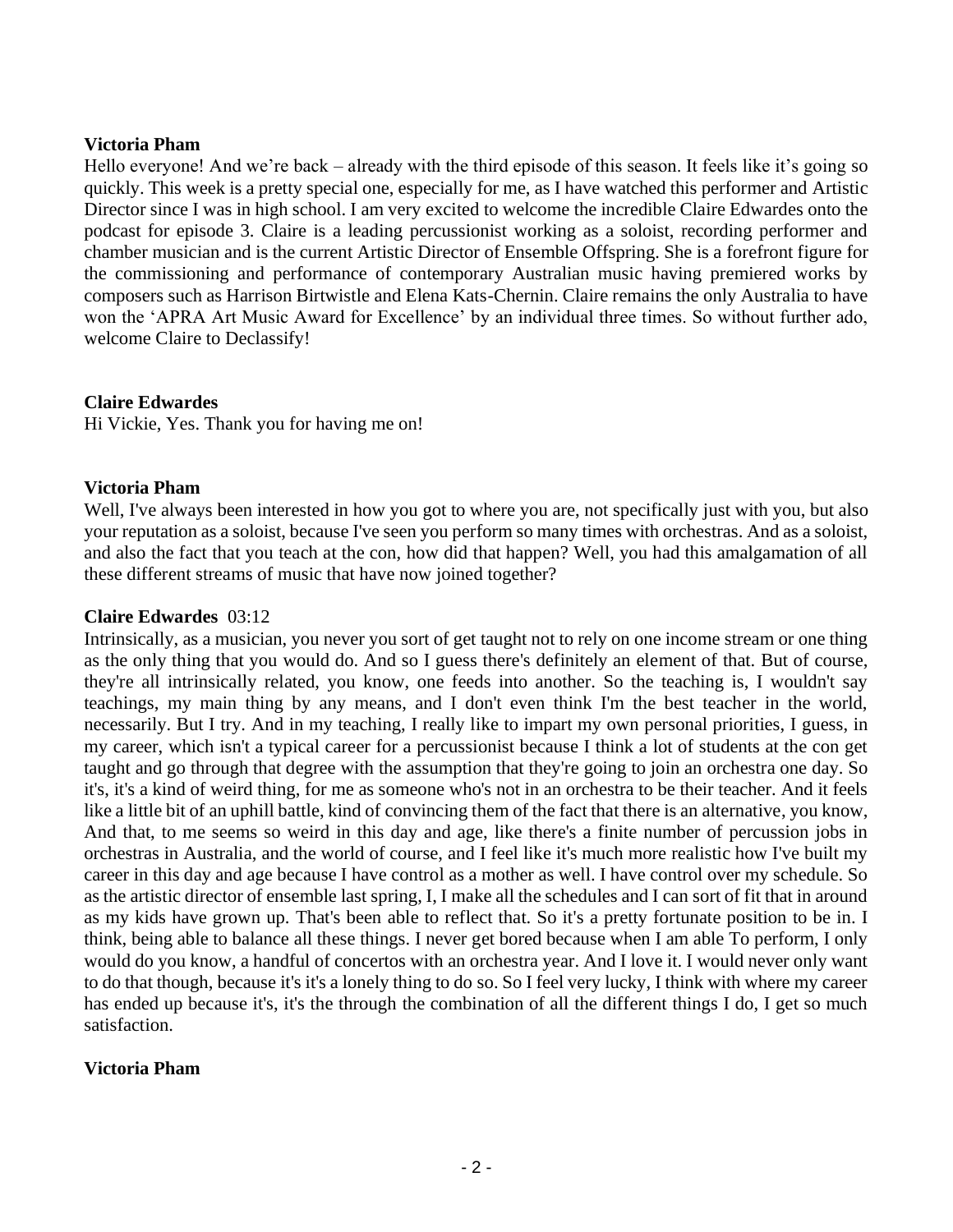Peace of mind. so fascinating. All right, having a little bit more control over how your your life is, is perhaps something that a lot of my younger musician, friends, who all of whom, who are who are performing and who have, as you said, trained to just take orchestral roles they haven't considered yet. So right now, a lot of them are doing all the audition routes, internationally, and all the competition tournament's internationally as well.

#### **Claire Edwardes**

So I think I think, yeah, they get taught how to do auditions, for example, and then this, this assumed thing, what maybe it's slightly more they're getting taught, but it's still not enough, I don't think is, is all the other things that you need to say run your own business. You know, make your own career as a soloist, all the communication that's required the administration, the budgeting, you know, all those things. I find that exciting, like, I find that way more exciting than practising except, and, but I think a lot of people think, why would I complicate my life with all that other stuff I don't even want to do. So yes, it's not for everyone. But I think it's probably for more people then. Then they assume? Yeah.

# **Victoria Pham**

Because I don't remember when I was studying at the con, maybe it's a bit different because I'm a composer. But at the same time, I wasn't really learning the business skills, or I wasn't taught, for example, like how to look for funding, or that I should look for funding or how to ask for money for grants and things like that. That was something I learned after I left the Conservatorium.

# **Claire Edwardes**

Helpful skill I helped a lot of young people with with doing grants and especially to do with on some of our spring through our hatched Academy. I'm very kind of force coming with my help and my assistance and my advice, and with all my years of experience, because I really feel for younger people, because the it's not set up to sort of for them to have success. You know, they're they're going against people like me who have experienced during grants, so and you don't learn how to do it. And I'm very, very happy. And I think it's important that people like me do help younger people with that process, because it's, it's not easy. It's not an easy one to navigate. But once you know how to do it, of course, the world's your oyster to a certain degree.

#### **Victoria Pham**

Yes, thank you to to mentors like you, because I wouldn't have been able to make it make it through those first few grants, because I also get help from from opposition teachers, there was no way for me to understand how that system worked without them. Yeah. Oh, good. Well, I have to say, it's a bit different over here in England, I just wrote my first grant here. And there's a section in the grant, which isn't in the ones in Australia, which is slightly concerning to me. But there's a section in the grant that asks you to detail how much experience you've already had with grants, and prove Yeah, and to prove, like administrative skills and how, you know, previous projects that you've been in charge of in terms of distributing funds or budgeting. I thought, wow, that will be really difficult if you're 18 or 17. You haven't had your foot through the door yet.

#### **Claire Edwardes**

Yeah, I mean, in a way, it's good, because it means that hopefully, they'll have a different system of judging the application. If you say that you have ever done it before. you'd hope Yeah, that's interesting. I assumed it was for that reason, and now I'm realising it's probably not. But anyway, Oh, God, that is a bit scary,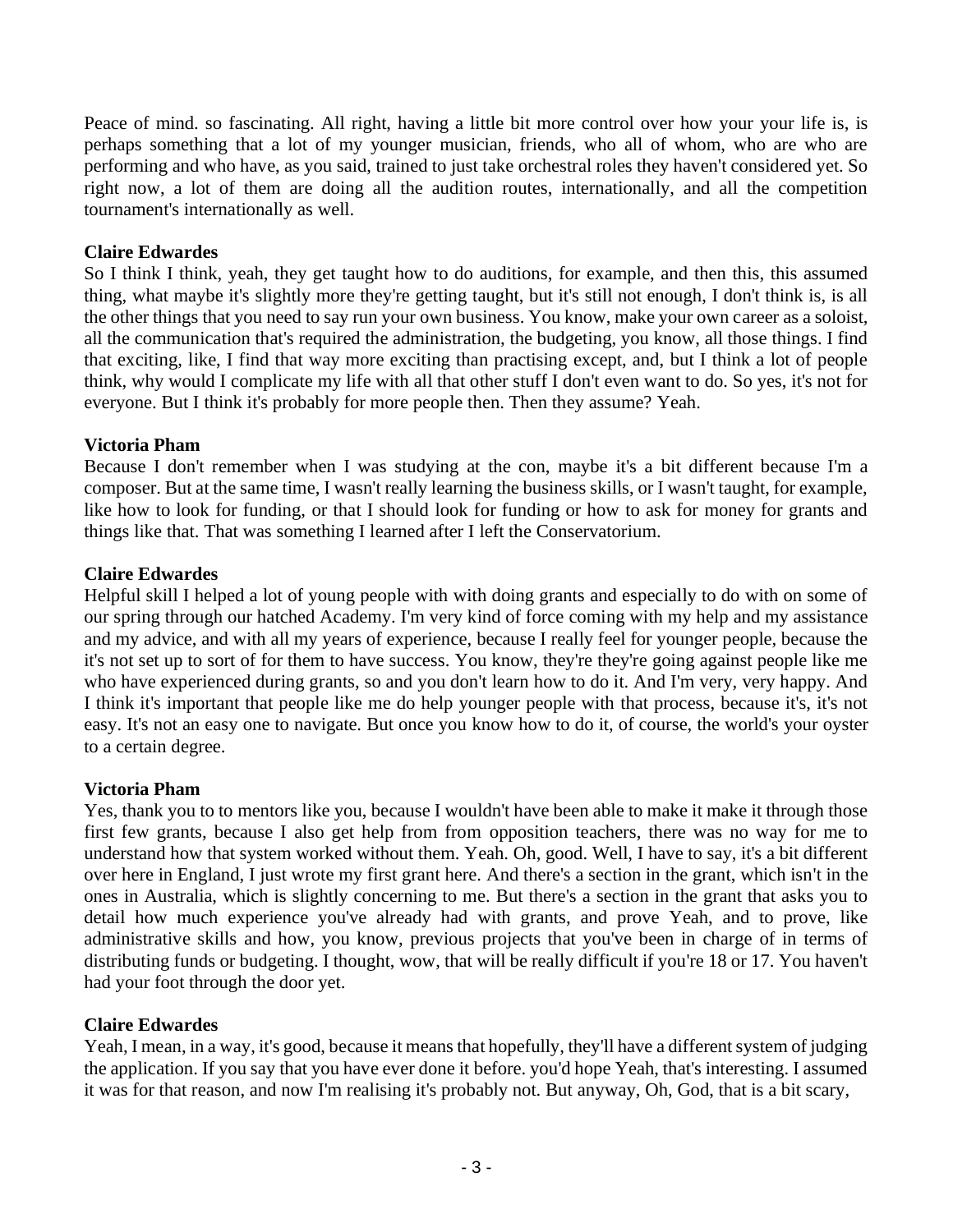#### **Victoria Pham**

And kind of keeping with how the trajectory of your career has transformed over the last 20 to 30 years. Did you ever have a like musical vision when you first started studying percussion at the Conservatorium and how has that changed and developed along with your career?

#### **Claire Edwardes**

Yeah, that's a good question. I mean, I'm not that old. By the way, the here I'm 45. So I wouldn't say I've had a crisis. 30 years. That would be fun to play young. Well, I do, but I definitely wasn't making money when I was 15. But, you know, I went into the con knowing I've already made a choice. That wasn't the most mainstream choice. I made a choice not to be a concert pianist. I knew I could be a concert pianist or an accompanist and, and because I got nervous, I got to a really high level on piano. And I got really nervous. And, and I worked out that I wasn't really cut out to be a concert pianist, although I had the musical skills like I got my L mass and I was really quite, you know, skilled pianist, but I thought I I don't really want to be an accompanist my whole life. Like I knew I enjoyed playing with other people. But that sort of that role of being an accompanist I knew it wasn't quite my personality. So I thought that's when I had the idea to do percussion. So I had sort of taught myself during high school but I'd never really had lessons. So it was quite a kind of going out on a limb to decide to study percussion as in a bachelor course. And, and I think for me, it was the right one musically, like if I think about that I was a professional pianist. Now I could be someone like Zubin, you know, doing kind of quite cutting edge stuff with my instrument, and he does amazing things. But I think percussion as much as I hate lugging the instruments suits me more, because it is intrinsically dealing with things in a different way. Because we have to, you know, we don't have that repertoire that piano has. And so I think it was gradual at the con i i met composers through this class that we have code, cpW, composer, performer workshops, I'm sure you know it, Vicki. miss it, I used to be a cpW mentor for ages. And since COVID, they've been doing it differently. And I haven't done it for quite a few semesters, and I miss it. Because I love cpW, it's this, this bringing together of composers and performers, which in a way feels so forced at uni, you know, like because their performance don't want to need the performance though. And so I would always take those classes as the lecturer and kind of say, like, let's we're all in this together. There's no one upmanship no one's better than anyone else. You know what, this is a process, we need each other. We're doing this together. And I because I remember when I was a student, it wasn't really like that. And all the performance, just try and get out of it all the time. But I somehow I loved it. Like I love that process of, of working with the composers on music that they were creating in real time. And then that's what led to the spring ensemble. And we were invited to play in Roger wood wood Spring Festival, and I met Damien ricketson and Matthew solarmovies. And then I guess this is this, this thing of just playing music that was different and wasn't like whatever else was doing was just got in my blood. And I was I was the person at the library, like trying to find was before the internet, trying to find all the pieces that no one else was doing in their recital, you know, and so I always wanted to do things differently, I think but I don't think I was conscious that that would lead to this, if you know what I mean, at that time.

#### **Victoria Pham**

But will unfold with time?

#### **Claire Edwardes**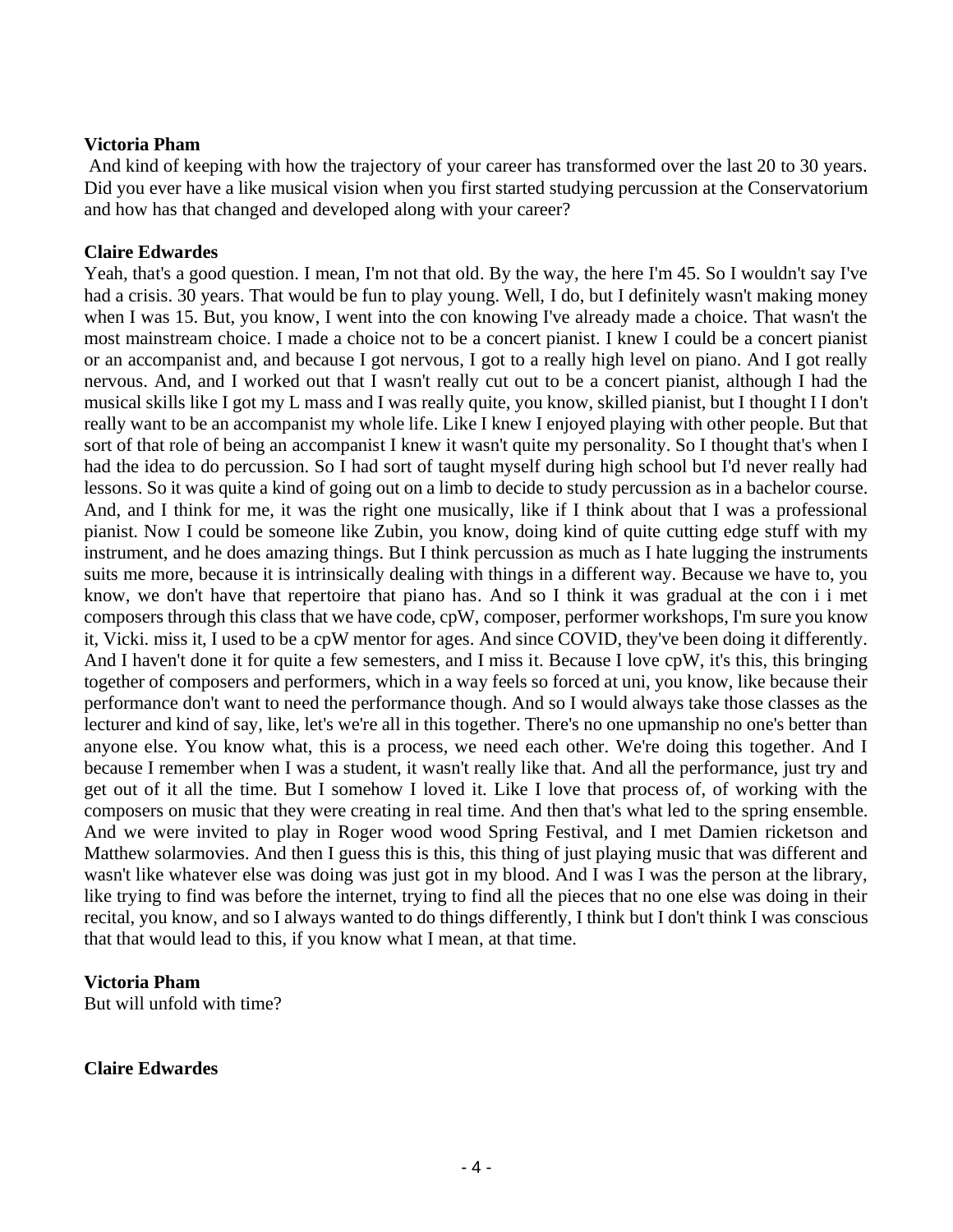Yeah, actually with that the cpW when I did it at the con, I'm still in touch with all of those musicians that I was loving. So actually, anyone who's studying it now, don't try and miss it. You'll make the Best Musical bonds through taking that class. Yeah, I agree. Yeah, it was a great time. And we wrote for such a weird ensemble grouping. No way. Yeah, no, she really pushed my study. So no, it does. Yeah, definitely. And hopefully I'm when things start to get a little bit more normal. You can go back to lecturing cpW. Yes. I'd love that. Right. Well, I suppose this leads us on to like the next section where I'm curious about what actually ensemble offspring itself. And seeing as it were those the seeds of the beginning of the spring ensemble, which is now the ensemble offspring. Yeah.

# **Victoria Pham**

Has it changed drastically over the last 25 years?

# **Claire Edwardes**

Well I mean, yes. Because if you think about how those ensembles start, and we know many of those ensembles that have come out of the corner, of course, you know, they come a little bit out of need for the composers to have their music performed. And that's exactly how up our ensemble started. You know, it was really so Damian and Matt could have their final year recitals performed by musicians who wanted to be doing it. And so he could have just ended the way most of those groups end. And I guess the big difference was that Damien is a pretty amazing and special person. And he obviously decided that he wanted to keep this group going. He he wanted to have this week, it was pretty much a collective, you know, like people would come and go, I went to Europe. Other people left. It was the most random It was like a cpW group in the beginning, males like two saxophones, two trombones, two percussionists two pianos, like it was really weird combination. But it's really thanks to Damien and I guess the fact that enough people hung around to to play and stay but you know, we had car rozman is our current Prior in the beginning, and he's now in music for break in Cologne and Mark noop used to play with us. And he's an amazing pianist in London, as you might know. So, you know, we've had obviously different people play with us over the years. But it really solidified more into the direction that we've gone in, in the last kind of 10 years when I came back from Holland. And I said to Damien, do you want to hand like I knew I wanted to start my own group. But it just seemed crazy. Why would I start a group to rival the group that I was already in, that Damien had kept going? So I said, You know, I raise I'll help you. I know, it's really hard work. So that's what happened. And we became co artistic directors. And then obviously, in 2015, Damien, stepped back to focus on the con and his own composition. And, yeah, it's just, it was scary when Damien stepped down, because our model had always been like the composer and the performer who, who led the group together. And I have so much respect for Damien. So when he wasn't there, to sort of bounce ideas off, it felt really lonely, and it felt risky. And it was hard. But, you know, in that time, it's six years, and that's also when my marriage broke down. So it's, it's been a time of kind of finding myself, finding strength, realising what I'm capable of, also, you know, collaborating, so talking to lots of people, and, and making sure that I'm always Yeah, getting feedback, and like, being a better person, being a better artistic director, being a better, you know, leader in the rehearsal room, and also being a better boss, without, without employees, because no one teaches you how to manage three or four staff members. And that's been really confronting, and really hard, you know, I have to do performance reviews, and I have to, we have to adhere to KPIs and all those kinds of things. And, you know, I don't love it. But I guess what I've realised is, it's just part of the deal. Like, I have to, I have to do it. So I may as well do it as well as I can. And it's been a really great learning process.

#### **Victoria Pham**

How have you kept that sense of collaboration in throughout the company and how it runs?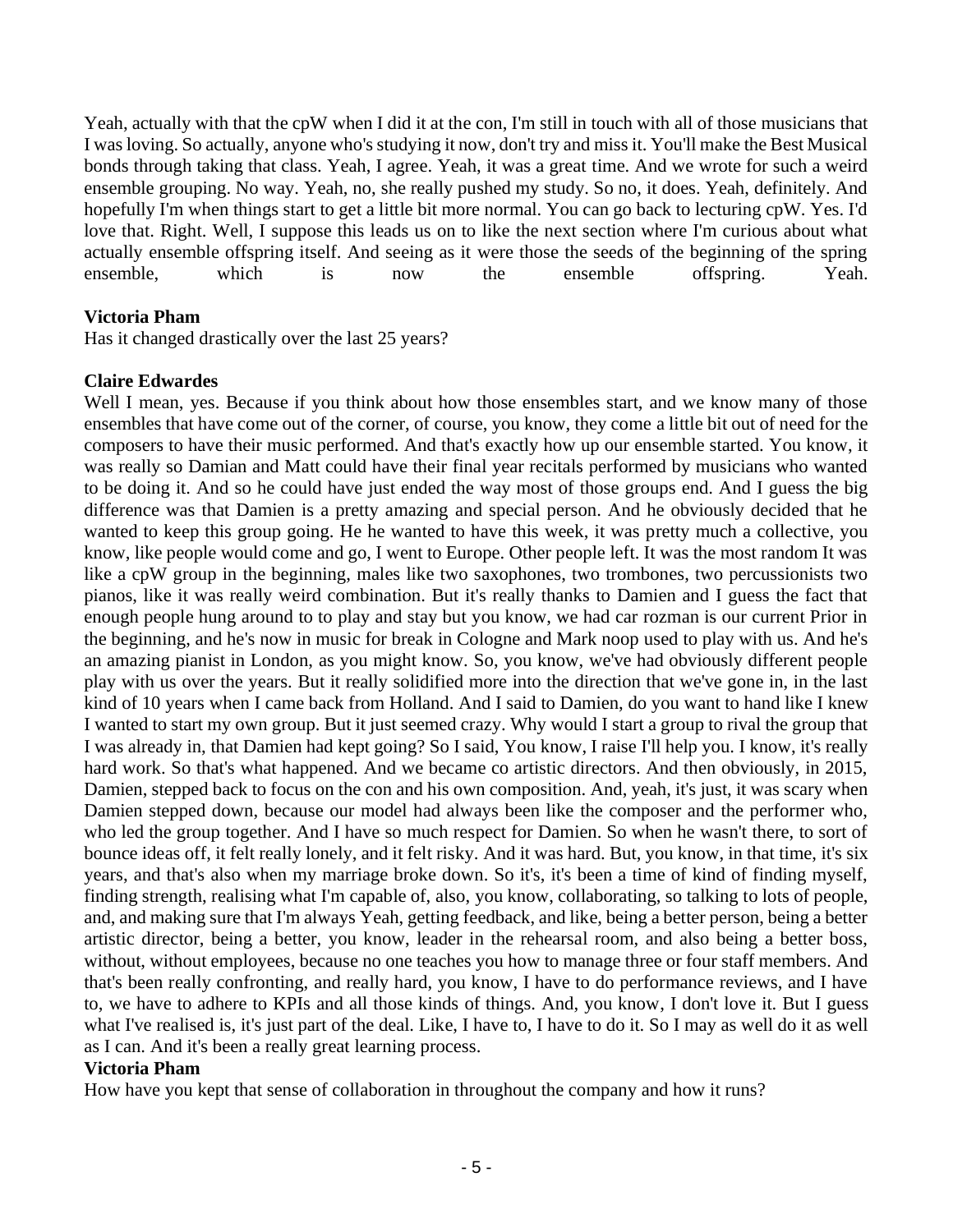# **Claire Edwardes**

I don't know if the musicians would say, I mean, I'm sure they would, I I'm very lucky in in the core members that we have. There, we are all very good friends. And I think that's kind of a real linchpin to why it works. If we weren't also close, I think it would be hard, especially during these COVID times, but we all love the music that we play, I feel like they they know that their careers have sort of blossomed more into kind of new music, through the last kind of five to 10 years of really doing more with ensemble offspring, and they're all soloists in their own right, as well. And they're amazing musicians, and just beautiful people, and they trust me as well. So they know that we all have similar musical tastes and, and it's kind of, yeah, we review every concert through a creative community process with the whole group afterwards. So we do a reflection process. And it's it's hard kind of getting their feedback sometimes. But it's very important for the, you know, making sure we always do things better, and it's good. Like, I feel like it works at the moment. And if we could do concerts, it would be even better. Have you had to shift everything into a digital sphere? Yeah, but I mean, because no one's really allowed to play together. We were not really allowed to play together, because it's a pretty extreme lockdown at the moment. So I've been doing this Instagram Live kind of chat every Thursday night. And we've been where we were about to launch a kind of digital platform. But we've just got to wait a little bit till we can actually make music with a couple of people. It's a bit tricky. Yeah,

# **Victoria Pham**

it's tricky. And it's difficult trying to do I know there's an app everyone was using in the first round. I can't remember what it's called anymore. acapella, I think, where everyone was trying to play in their individual homes and sync it up to this app. It's a it's a different sensation, not having all the musicians in one room reacting to each other and reacting to it then reacting to each other through the screen.

#### **Claire Edwardes**

Yeah. But it is I have to say we differ in our Borya for our first nations composer programme, which were going ahead with Jessica Wells was amazing. She's She's been, we would send him recordings to like a click track or a piano part that she recorded. And then by the time I did mine, I could hear everyone else's parts in my headphones. And it was it was surprisingly satisfying, much better than playing the part by yourself. Yeah, it sounds like okay, it's sort of does the job showing the composer's how it sounds? So?

#### **Victoria Pham**

Yes. And it's a way better than MIDI? I mean, yeah. Which is the only other aid you have when you're riding by yourself? Yeah, exactly. I should mention, actually, when I was a student, and actually when I was growing up, before I decided that I would see music for a career, ensemble offspring was the one ensemble in Sydney that made new music feel real. Because other than that, when we were studying new music as a high school student, it only really happened when we did the HSC course. And we had to learn about 25 years of Australian music, and on some offspring was performing in the in the West and across the CBD at that point, and that was my memory of music being actually tangible.

#### **Claire Edwardes**

yeah, well, there's a lack of that in Sydney, obviously, I mean, there should be more than just us. And, you know, we also can't play this, like, I've just been watching the Darmstadt on demand programmes and being reminded of how how, like, I don't know how to say this really, without sounding derogatory to Australian audiences. And I don't mean it this way at all. But you know, that there's, there's a certain kind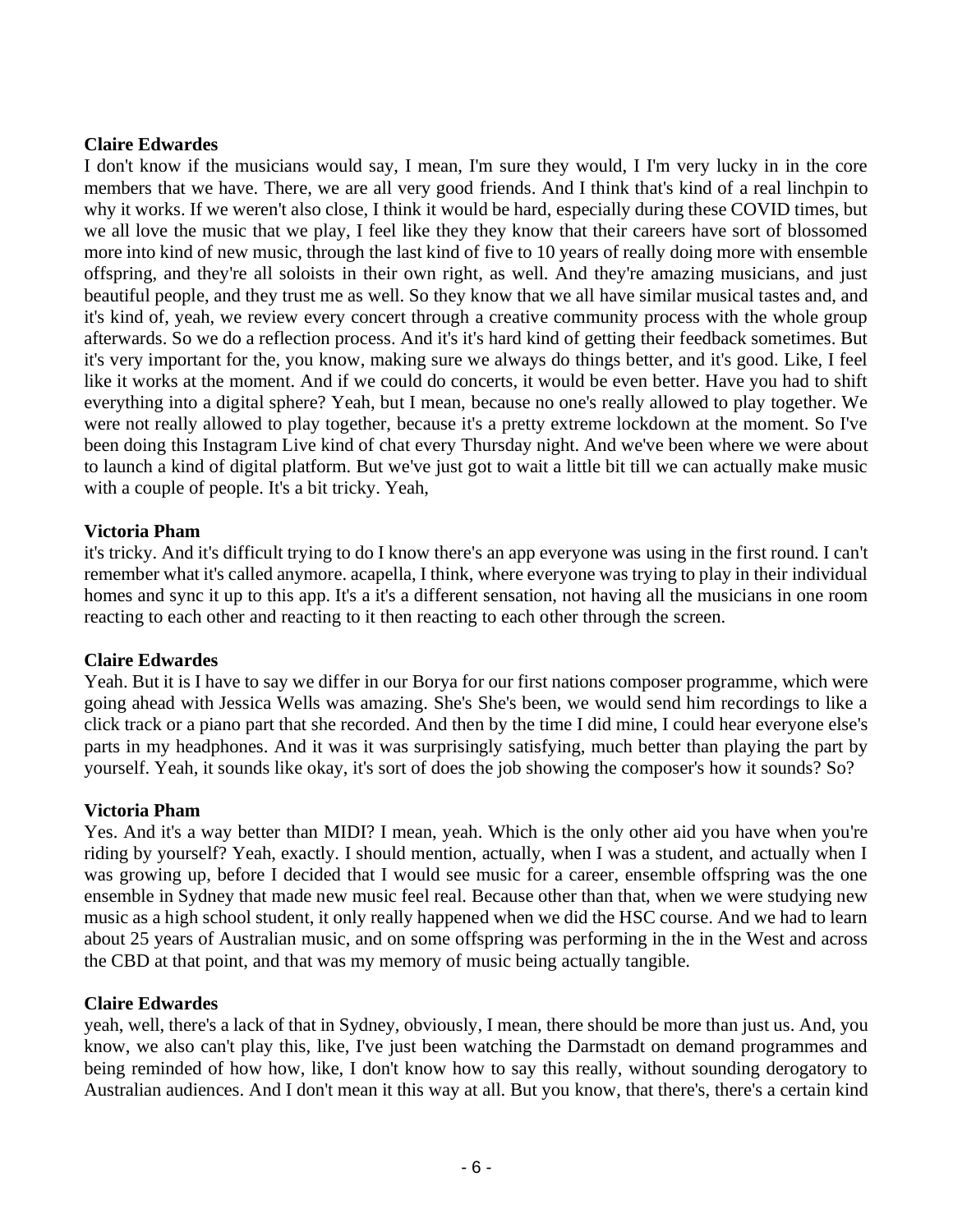of limit to what people kind of will really listen to in Australia, still, I think, compared to cut the most cutting edge, kind of like German festival that has always done that. So of course, it's not going to be the same, you know, people don't have the same experience of listening to music. But yeah, that, yeah, I wish there was a broader spectrum in our city of groups like ours, who did, that's the more extreme stuff, and the more the more, you know, whatever stuff but but it's, I feel a little bit like, because we're the only funded ones. And we have been going for so long. And, you know, hopefully people recognise that as, you know, having an excellent standard in performance as well, that there isn't that much more space for more than us. And it seems kind of insane. It's like match law much said to me, actually, you know, the antique store always does better if it's on a street with lots of other antique stores, you know, you don't want the antique stores really spread out you want to go and just check out the antique stores. And I feel like Sydney does not really have antique stores in a row. Melbourne kind of does and London definitely does. But um, yeah, Sydney, New South Wales has not really been the greatest supporter of contemporary music over the last kind of 10 to 15 years. And and I shouldn't say anything bad about the New South Wales Government, because they have supported us. But I do think there's definitely an appetite for more than just what we provide. But I'm glad we're still able to do it.

# **Victoria Pham**

Yeah. Yes. Why I hope that that kind of environment changes because the I always associated my own city in New South Wales with a bit more of a conservative leaning, in terms of contemporary music making. Suppose we have, we have, you know, the Opera House, which is, I suppose, for some reason has turned into a very conservative traditional space because it houses the opera and the orchestra, and they are less likely to play contemporary music.

#### **Claire Edwardes**

We have carriageworks, which is great. Because carriageworks was run by an arts an art curator for so many years. It hasn't. I mean, carriageworks has never really been a music space it it happens to be a music space, sometimes, but they don't even have a piano. So you know, it's you're right in a way that I think venues are part of the issue, as well as real estate being very expensive, making venues hard to hire making it harder for younger groups to keep going, you know, and keep presenting concerts because it's just bloody expensive, you know?

#### **Victoria Pham**

How did you find all the kind of weird and wacky venues across Sydney because I just remember going to ensemble springs I would go to venues sometimes I've never even heard of and my first one was one I think you did a performance in various tents underneath.

#### **Claire Edwardes**

Oh, noise Yeah. Oh, my God. That's that was crazy. That was Damien's Big Show. And yeah, we Damian bought all those tents and we did that little, the little like one on one performances. And then there was the main show, in that that was the Lower Town Hall and The funny story about that which I don't think you were there that night, because you would remember, the fire alarm went off during one of the show. If we were in the main body of the town hall, you wouldn't have heard it, apparently. But it was just because the Lower Town Hall is sort of like, alarmed, like, it's a service kind of area over who was so loud, and we all had to go out onto the street in the middle of the concert with the whole audience. Were all in our like costumes, and oh, my God, it was pretty like you never forget that. And we were so scarred by it. We were so scared by it, that we've never performed at the Lower Town Hall, again, because we're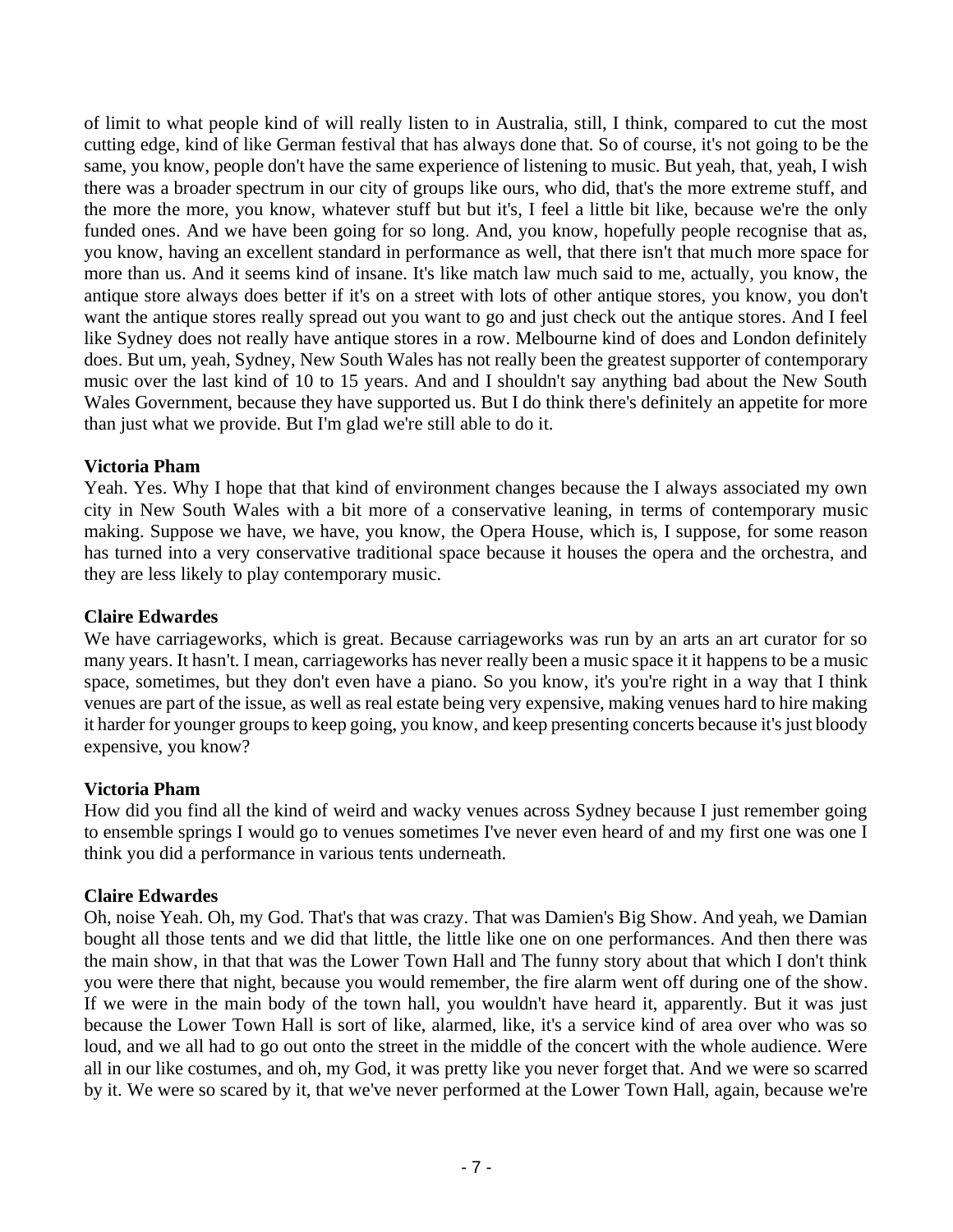just too worried about the fire alarms going on. But yeah, Damian was great at finding alternative venues. And in a way, we had to do it because there were no other options. You know, like, we were the first group who played in the studio when opened at the Opera House, it reopened and they were the studio were amazingly supportive of us. And that was really important, I think, for our for also being taken seriously in a in a kind of funding situation. So that was awesome. But then the studio, of course, couldn't make any money by supporting new music. And so it turned into more of a cabaret venue. And so we weren't able to play in the studio anymore. And now we play in the audition room if we play in the Opera House, because we can't afford it. And so, yeah, then again, we were forced back to looking at, you know, churches in Paddington and other you know, City of Sydney spaces or just, I guess it's just, you're just looking for places to play. And you just, you just find cool places, and most of them don't, you know, places that you might have seen us play 10 years ago, we don't tend to use now because maybe they have a different owner. And they're not, you know, they're not open to housing concerts anymore. And Sydney is a bit fickle like that. So it does make it hard to find venues.

# **Victoria Pham**

Do you have any advice for any young musicians or ensembles looking for spaces in Australia?

# **Claire Edwardes**

It's tricky. We have a bit of a list. And I should make it public. Because it's quite hard to sort of you feel like every time you need to find a venue, you like racking your brains from scratch again. And that's not a great thing. So I will try and share the list on our ensemble, our spring website. That's the Sydney venues. We use a great space in, in darlinghurst, good East Sydney community Art Centre, which is where we do hatched Academy. And yeah, we love it at that venue. It's more of a dance venue and you can't have a piano. Because it's sort of a sprung floor, I think. But it's beautiful, because it's got windows on either side. And the last two years that we've been there. Actually, I think last year, it was COVID. There was we had to shut down early because of COVID, the Northern Beaches outbreak and then a year before it was the bushfires. And we were sort of like stuck in there with smoke surrounding us not being able to see the cathedral or the city. And so we've got pretty interesting memories of being in that space. But it's an awesome space. run by Brand X.

#### **Victoria Pham**

Oh, great. I should check it out. Actually, I don't know that many spaces it slightly disconnected with Sydney recently.

#### **Claire Edwardes**

Well, I really need to know spaces in Sydney when you're living in London.

# **For our first intermission is from Claire's 2017 album 'Clairaudient' and is a performance of Steve Reich's work 'Vermont Counterpoint' on vibraphone.**

**Victoria Pham**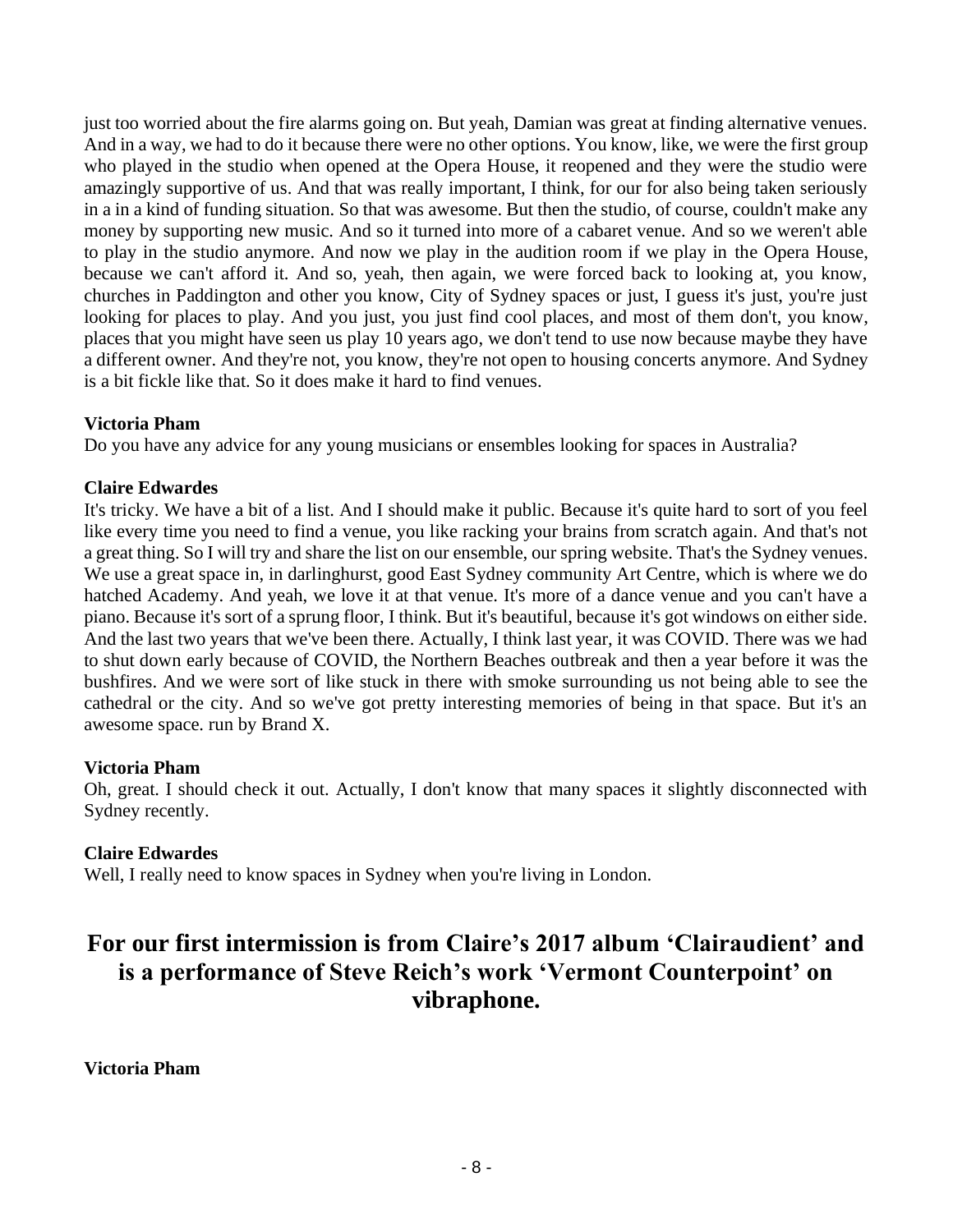It's true, maybe one day when I returned. Well, you mentioned hatched Academy and before you mentioned the narrow barrier at First Nations programme that ensemble offspring is running. I was wondering how all of these things came to be because not only do you have those two programmes, one for commissioning and wonderful education or training for emerging young artists, but you're also a key change ambassador, the ensemble offspring is a key chain ambassador. And you have quite a strong record in terms of your commitment to commissioning new Australian music. How was that all happened? And how do you manage all these different streams of pushing music forward?

# **Claire Edwardes**

Yeah, I mean, it's To be honest, it's probably a few too many streams that we try and do on the actual kind of skeleton staffing and, and funding that we have. But I think Damien would agree and and I definitely feel that you know, who's going to champion new music if it's not the new music ensemble in that city, and you know, we're lucky to have this position. And when we got more into private philanthropy, which is only really in the last 10 years, and it's something very much that we're still working on and you know, trying to get people on the ride we've but of course what most people like the the being associated with is the creation of new music. And so we, I think we, it's fair to say we commission probably more than, you know, many new music ensembles in the world. And it's a lot of music within our programme to premiere, because we do commission so much. But it's, I just think it's so important because these composers, they don't have so many outlets in Australia have groups like ours, who are just willing to work out their pieces and give feedback and, and be really honest, and let them basically have carte blanche in relation to their aesthetic directions and what they want to do musically. And so, you know, especially through hatch Academy, that was our way of providing that for emerging composers at that period where you sort of like finished at uni, and you don't really know, how am I going to make a career of these? How am I going to make a living? You know, is this a viable thing. And I think, you know, it's good for us as well, because it keeps us as we get older, let's be honest, in contact with younger musicians, what they're doing, what they care about all those things, and you know, it's a two way stream. So no, arborea is exactly the same. It's it's not just the the composers and the First Nations artists who are benefiting from being able to work with us, it's more, I think it's more that we get to understand Aboriginal culture more deeply through really getting to know those, those people, or those musicians and those those artists, and if we didn't have, if we didn't have that programme, which we've now been involved with, for five years, I feel like my network of Aboriginal kind of friends and collaborators, and an artist would be still so small, actually. And so through that programme, we've all gotten to meet these amazing, inspiring, broad range of people, all different ages, all different backgrounds, and we have so much to learn from them, you know, just even if you're going to talk in relation to how to how to articulate the cultural differences and how to navigate that, you know, it's not easy. And I think the great thing about what's been happening in Australia in the last, you know, three years, with more orchestras doing rap plans, and we had, we had started a rap plan, which is a Reconciliation Action Plan. About four years ago, and now lots of people are doing it, and it's, it's part of this journey of really committing to working on the issues. And yeah, I think it's definitely there's change happening in Australia at the moment, and it's, it's happening quite fast. And that's scary. And I think we have to make sure it happens at a speed where it can happen properly, you know, where it's not just ticking boxes and, and yeah, not making real change, you know, I, I think that real change can come and it will take time, but with the orchestra is getting on board and even, you know, orchestras commissioning acknowledgments of country songs, and, you know, they these things, they're big, and, and I think it's happening right now. And it's an exciting place to be, it's also a scary place to be because it's much easier to just stay, that's too hard. And, and we're not going to go there because it's just too hard and it's too risky, and I could offend people. And we've learned so much and I'm really, really glad that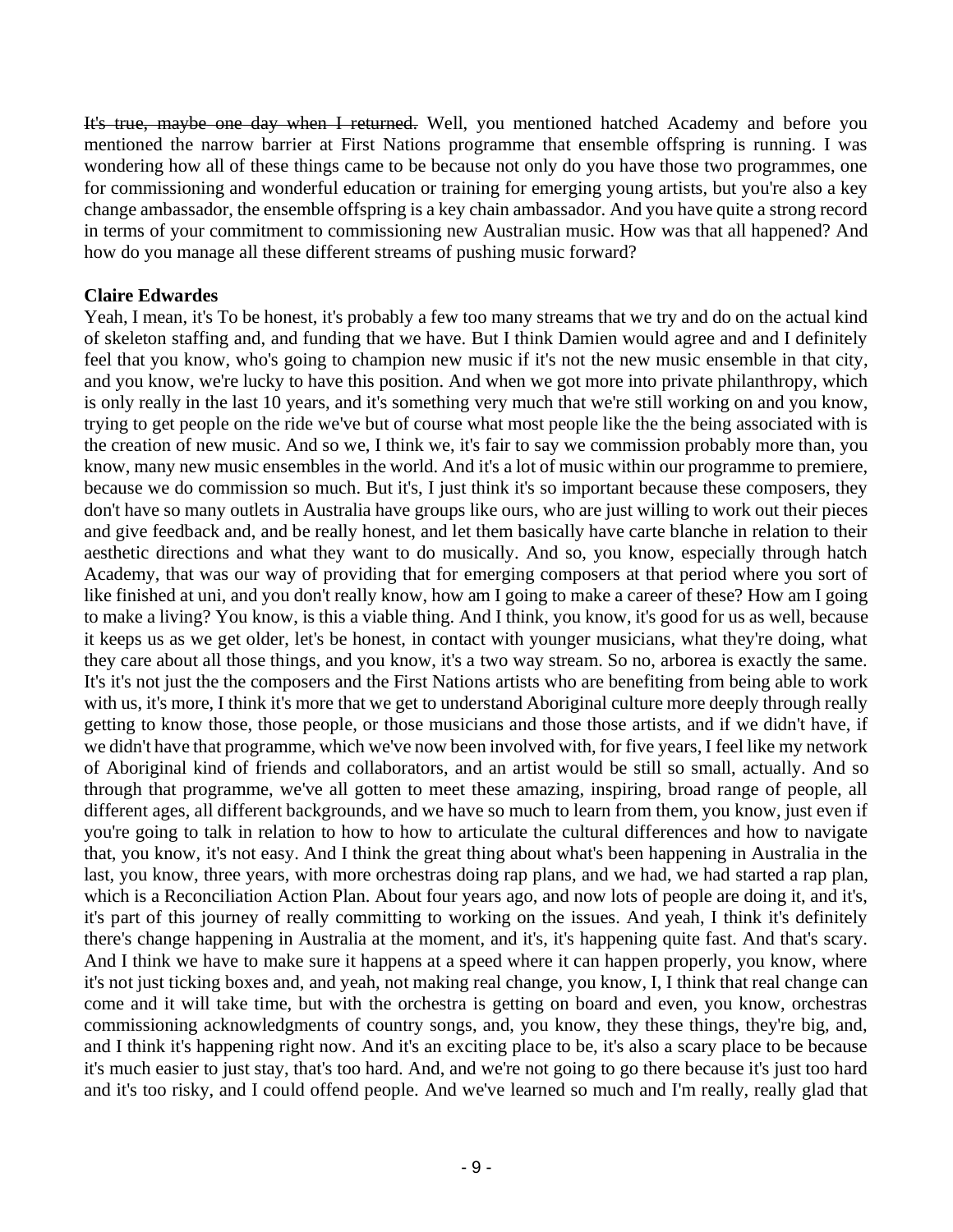we've had the opportunity to be involved in this programme with the Australian Music Centre and Australian National University. So yeah, we're very fortunate to be involved in this programme.

# **Victoria Pham**

And so much incredible music has come out of that programme, an incredible Honestly, I don't think I would have been in contact with had it not been for the programme and getting to, to hear about them and watch their music develop over the programme.

# **Claire Edwardes**

Yeah, and hopefully there are, you know, there are other programmes, similar but different. Coming up in Melbourne, we've deputation and all around the country, I'd say and Darwin, there's great stuff happening. So it's definitely not just our collaboration through narrow Boria, but I think that's what I said before, I guess it's like when everyone starts doing it together, then that's when you get this surge of kind of change and creativity and exciting things happen. So we're right in the middle of of it at the moment, and I think it'll be Yeah, it's an exciting time to be here. Writing and making music?

# **Victoria Pham**

Well, actually, you've just answered my next question. Ask them how we could make structural and non tokenistic change in the industry. And I suppose perhaps I could kind of she's all that into specifically the key change ambassador, that ensemble offspring has done a lot of the commentary or maybe I suppose the criticism I hear from people, when I talk generally about diversity, and when they think about female composers, they're just saying, Well, I mean, why can't we just programme music? That's good. And it doesn't have to be written by a woman, then it feels like we're just taking off boxes. And I suppose I'm getting tired now, because I don't know how to find that statement. So how do you go about that,

#### **Claire Edwards**

that's a load of crap. When people say that, it just, it's just like, it's usually guys who say, let's be honest, and it's usually people who haven't really thought about the issue and why it is how it is now. And if you, you know, there's obviously lots of amazing platforms now, like, done women in music and key change. And then, and a lot of them are out of the UK, actually. And this, this woman who just made a map with composes female composers from around the world on it from the last 500 years or something. So there's a lot of people sort of, I guess, doing the work now to sort of show why this is necessary. So. And for me, the simple answer is, if the role models weren't there before, then they have to be made now. And if they're being made now for the first time, then that's why you need quotas. That's why you need to make systemic change, you need quotas, like it, I'm very, very sure of that. Because, and that's what key change is about, actually, it's just simple quarters on on not just programming, of course, but makeup of an orchestra, makeup of a band, boards, anything in the arts. And I do think I mean, if you look at boards, that's another great example, you know, boards traditionally have been male dominated, because that's how business has traditionally been run. And if you look at the odds, then arts boards are also male dominated. But why? You know, the answer isn't business. And yes, in Australia, at least, it feels a lot like the government's trying to make it look like business, which I don't think we are, but anyway, and so of course, it should be equal, you like genders on boards to get to get the say, to get, you know, all those things there are the women are there. So so it's just, it's as simple as that make the quota, do the thing. You know, we've come with composition, I feel same. The female composers are there, were playing music by living composers, they're all there, make the quota, do the thing. Like it's that simple. And so I think, I think people are scared, you know, especially orchestras, and I get why orchestras are scared because they have other music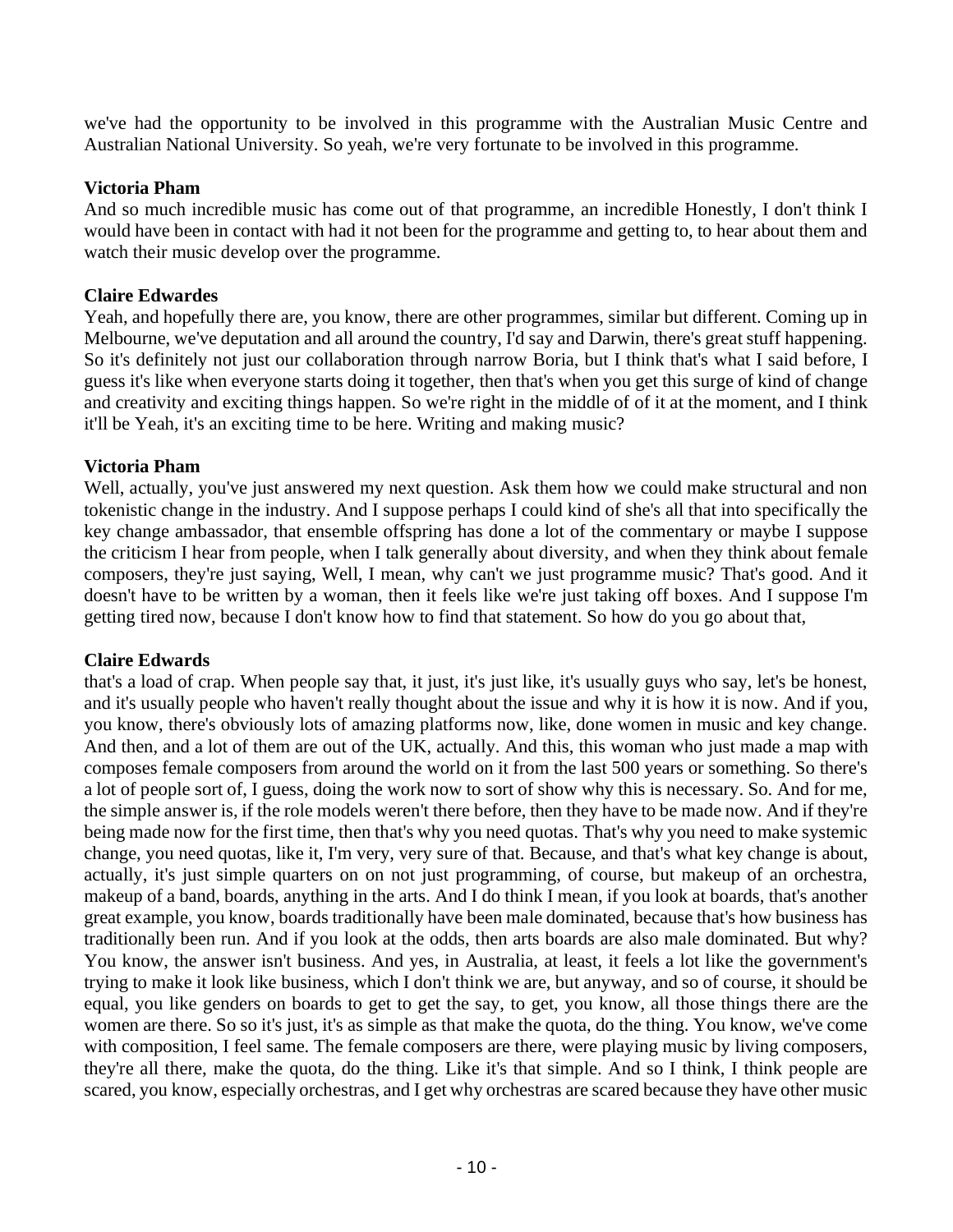that they also have to programme. But I do, the more I see, the work that's being done in finding, say loss voices of female composers from from older times, or that year is, the more I think it is going to be possible over time to find those voices that have been lost and, and champion them in that more classical tradition of sounding music. And then obviously, there's no excuse with living composers. So they need to do that too. And again, I feel like the UK is leading the way through the OIC, the orchestra's programming of new music and gender equity. It's amazing to see. And I just feel like, I'm so sick of having the conversation because like you say, there is really no answer. You just do it. That's my pretty much my motto in life is do it, then it's done. That's how I do everything. Like it sounds really stupid. But you know, you don't procrastinate. You don't go, I'm scared of change. Oh, I bet I like things had out. You just do it. And then it's done. And it will be done quickly. And then we can move on to First Nations voices, more diverse cultural voices, you know, all those things that are important. The female thing should be a given by now. You know, we've been doing it for five years. Let's let's move on now.

# **Victoria Pham**

I agree. And sometimes the only thing I can say is if you're listening to a piece of music, new piece of music, you can't tell the gender of the person who wrote it. That's not possible.

# **Claire Edwardes**

Yeah, no. It's still music. And and it's and it's good music. Sorry, but that argument of Oh, well, we should just programme good music. Yes, it is good music, but you might not have thought of it in the first place if you hadn't forced yourself to make a quota because you're so used to not thinking about it. That that's Why I think we need quotas, because to get even asked in 2017, when we programmed a whole series of female composers, for me, that was amazing because we the reason why Damien and I did that was because we looked at our programming over the last kind of 15 years, and we were like, Oh my god, it's mostly dude's like, it just is. And, and, you know, there's a reason for that. It's great music, Philip Glass, Steve rush, you know? Xenakis, it's music that needs to be played. But there's also Saariaho and and took chin and and if you programme them, you know, equitably, then that's the starting point. And then if you're commissioning and programming of younger composers equitable, then, you know, then it's done. But it was something that we had to do consciously in the beginning, too. So that's, that's how I know it works. Because now now it just happens.

# **Victoria Pham**

And do you find that happens beyond on somewhat offspring as well with either the students that you've taught or with yourself when you're judging what to play as a soloist?

# **Claire Edwardes**

So that's an interesting question, because I did have this. I don't know if we have time. But I had this kind of like epiphany. Well, it was a bad epiphany. It was like, three years ago, I got asked to play at music on Main in Vancouver to be do a residency there. And David Pei, who's the artistic director, asked me to, you know, send him some solo programmes. And I said, Okay, sure. And, of course, I wanted to play kind of things that I thought were classics, and it was mostly male composers on the list. And he said, Oh, you know, we're really trying for gender equity. So if you could include a few more females, and I just sort of realised looking at my list as well that in my repertoire, I just did not have enough pieces by female composers. And then, gradually over the last kind of three years, I've been lucky enough to work as one of the soloists in the composing women programme at the con. So I had all those great composers,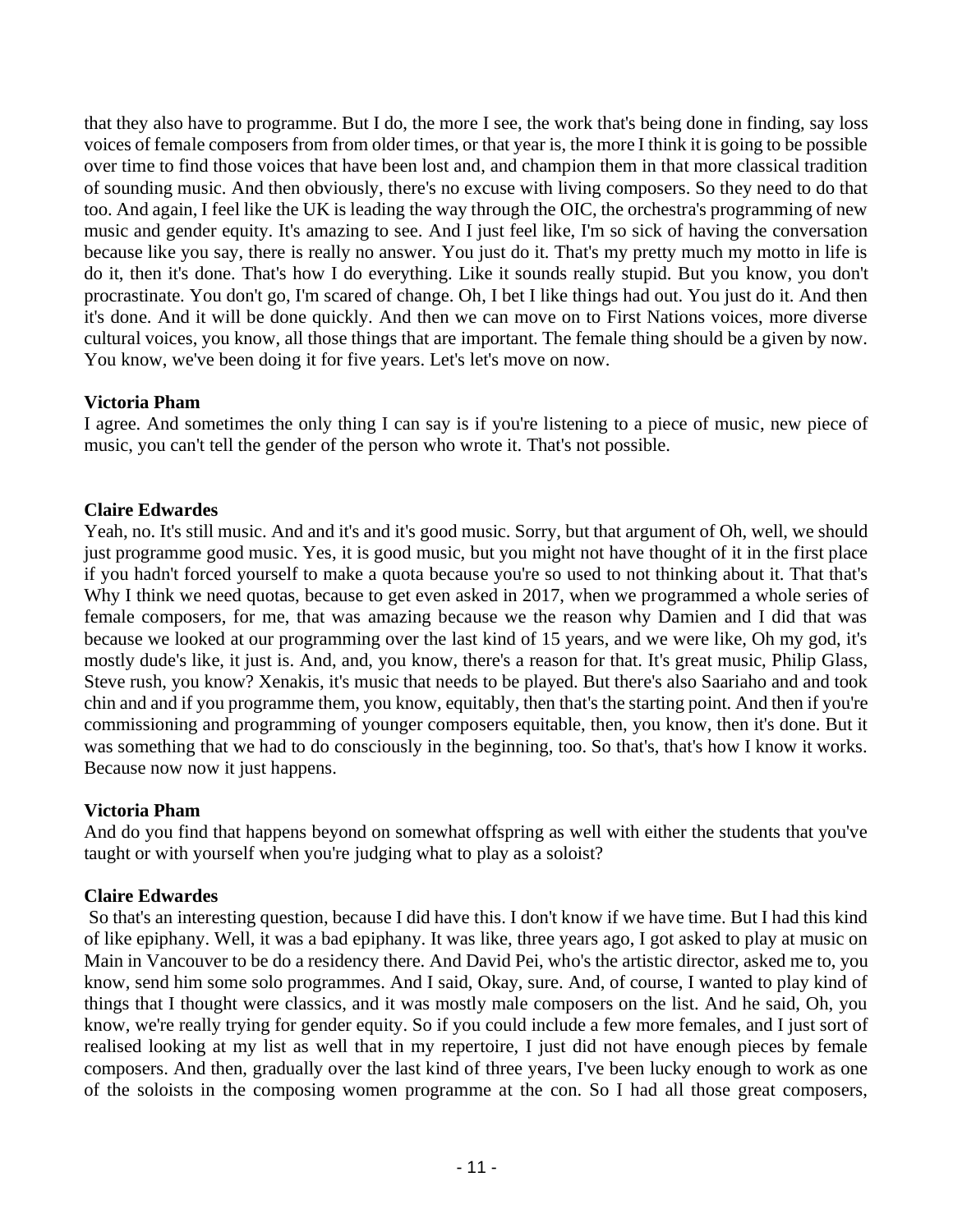including lm, Mason's two, who've written me quite a few solo pieces over the last three years. So that's been wonderful. And then more recently, I got some money from the Australia Council for my rhythms of change project, which was to commission about eight Australian composers to write new works for me, female composers, which I want it to be aimed more at sort of secondary and tertiary level for this very reason that students can't change their their habit of programming unless they know that there's good music out there by female composers. And so this is my big, kind of, yeah, the thing I'm on about at the moment, I'm actually doing doing classes at conservatories around Australia on zoom, because I can't go there presenting on this new music that I've just commissioned and recorded. And kind of explaining also through my female composition list, which I just collated during lockdown. explaining why it is so important that they that they do think about this in their programming and that they do familiarise themselves with with this new music. I do I think it's really important.

# **For our second intermission is something quite special. Many thanks to Claire, this track are a sneak peek excerpt from Claire's upcoming album 'Rhythm of Change' that has yet to be released. The following peek is from Claire's performance of Ella Macen's work 'Falling Embers.'**

#### Victoria Pham

And would you say that's one of the essential things that we could do in our attempts to kind of modernise classical music?

#### Claire Edwardes

I just listened to your conversation with Jessica caught us and I was very Yeah, go she's she's she articulated it very well, I thought. And her her take was more from the orchestral kind of perspective, I guess. And and it is tricky. Because, because in a way, it's how do I say this, like what she was saying, I think was really visionary. Because there are so few people in orchestral music sphere, who are as open minded as her whereas I run a new music ensemble, this is what we do. So it's a bit cheating for me to sort of say that I I know what the future is, because I'm not running an orchestra. I'm not conducting an orchestra. I'm not. I'm not wedded to that tradition, and therefore not the patrons who who expect that tradition. And I think that is part of the issue. And I think what orchestras need to do is not assume what their audience wants and don't want. And they also have to like what the BBC have been doing in Australia, where they've been programming much better gender equity and also First Nations content. And so they're adhering to quoters rather than only worrying about what the audience wants to hear. Because once they hear it a lot, they're not even going to remember what it was that they wanted to hear. So if you pander to what you assume that they want, then I think that's where you get into trouble. And I think that's what a lot of marketing departments of orchestras are still doing. And I just think it's totally insane that There aren't more people working for those big organisations who are just like, yeah, let's think out the box outside the box. It's so easy. This is what needs to happen. Because it is about the marketing really, isn't it? It is what it is. I mean, the whole world is about the marketing. So if you think if music was if classical, I hate the word classical, but if classical music was marketed in a smarter way, then then we'd all be fine. You know? Yes, some some people might walk out that the guy that happens all the time in mainland Europe. And that's apparently what in Darmstadt people still boo apparently. And that's kind of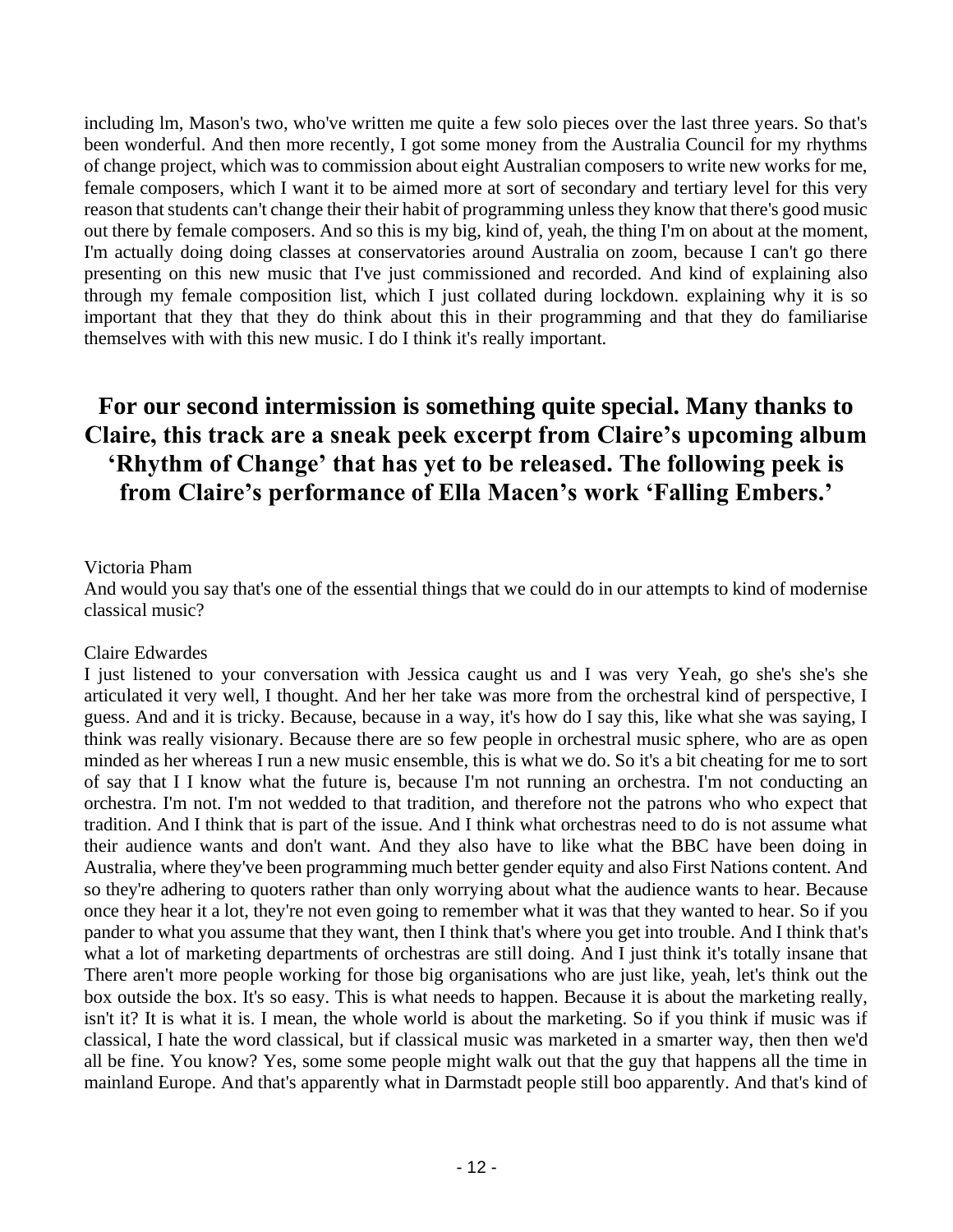the point of it. So I think we need more of this. We need more interaction, we need more, more excitement, more real real, you know, feelings about music, not just this kind of safe way of programming.

# **Victoria Pham**

Yeah, I definitely agree. And you mentioned the word classical, what could we just do without it? Do you think art music or just just plain out music?

# **Claire Edwardes**

It's so tricky, you know, and I, you can imagine how much time I've spent thinking about this, because of course, we have to market what we do as well. And so, and I remember when the music awards were rebranded in Australia to beat up Music Awards. And, and I remember thinking it, I like it, but it doesn't at all describe how the music sounds right. Which, in a way classical does, because people have a pretty strong association with what they think is classical, which is probably a very good reason to get rid of the word classical, if we could. And then I was thinking, how do you just grab the musicians who who play classical in inverted commas, instruments, let's call them orchestral instruments. And they spend like 20 years of their life getting to be amazing at that instrument, versus say, a singer songwriter who can just play the guitar and it serves as a kind of, you know, a means to an end for them to for their poetry to be amazing song and they're accompanying themselves a bit. It's much it's different in terms of their skill level of on that instrument. How do you describe that? And I often have an issue with Yeah, calling myself classical percussionist, for example. Yes, I was trained through a classical kind of trajectory, I guess. But that's not to say I play classical music, though. Yes, I do think we definitely need to do away with that word, but I still don't know of a good replacement for it. And that's the issue.

# **Victoria Pham**

I'll do I think the word classical kind of conjures up that image of, you know, people in tails and suits playing.

# **Claire Edwardes**

yeah, the wigs as well, like from like Highlands day with like, the bits on the side. Like, I think everyone has that imagery. And that's why it needs to be done away with, but um, I would love a word that conjured up, or any words that describe music that conjures up, how it actually sounds, how it makes you feel. And we tend to describe things as I like to describe it as living breathing new music, so music by living composers that's alive now. And as Jessica said, when you spoke to her, all music was, you know, premiere in its day, or music was risky, or cutting edge in its day. And I think it's really important to remember that. And like she said, not to keep it in a glass cabinet, you know, keep it alive, which is why this whole historically informed kind of trend of light has been so great, because it is this kind of keeping, keeping it alive, keeping it fresh. And I think the more we can have that, the better. You know, we need we need all music. And, and we also need the old stuff, like Jessica said, to sort of reference the new and know how to listen to the new, but I think I wrote an article for Limelight about the fear of the unknown in music, because I think there is a big fear of the unknown and and why is it that you can't, that that that art doesn't have that same fear? Obviously, it's because you can walk away. Like that's a big one, you can't walk, you know, you can, but not as easily Can you leave, leave a concert hall or lever leave a recital centre. So it's much more confronting for people and, and I like to compare it to, you know, having a fear of sharks or skydiving or whatever, it's, it's kind of a similar thing. It's not really based on anything. You know, really, it's not really based on anything you've ever experienced or had happened to you. So I think I think the more that we can really talk about it from a sense of like, you know, you're open minded about these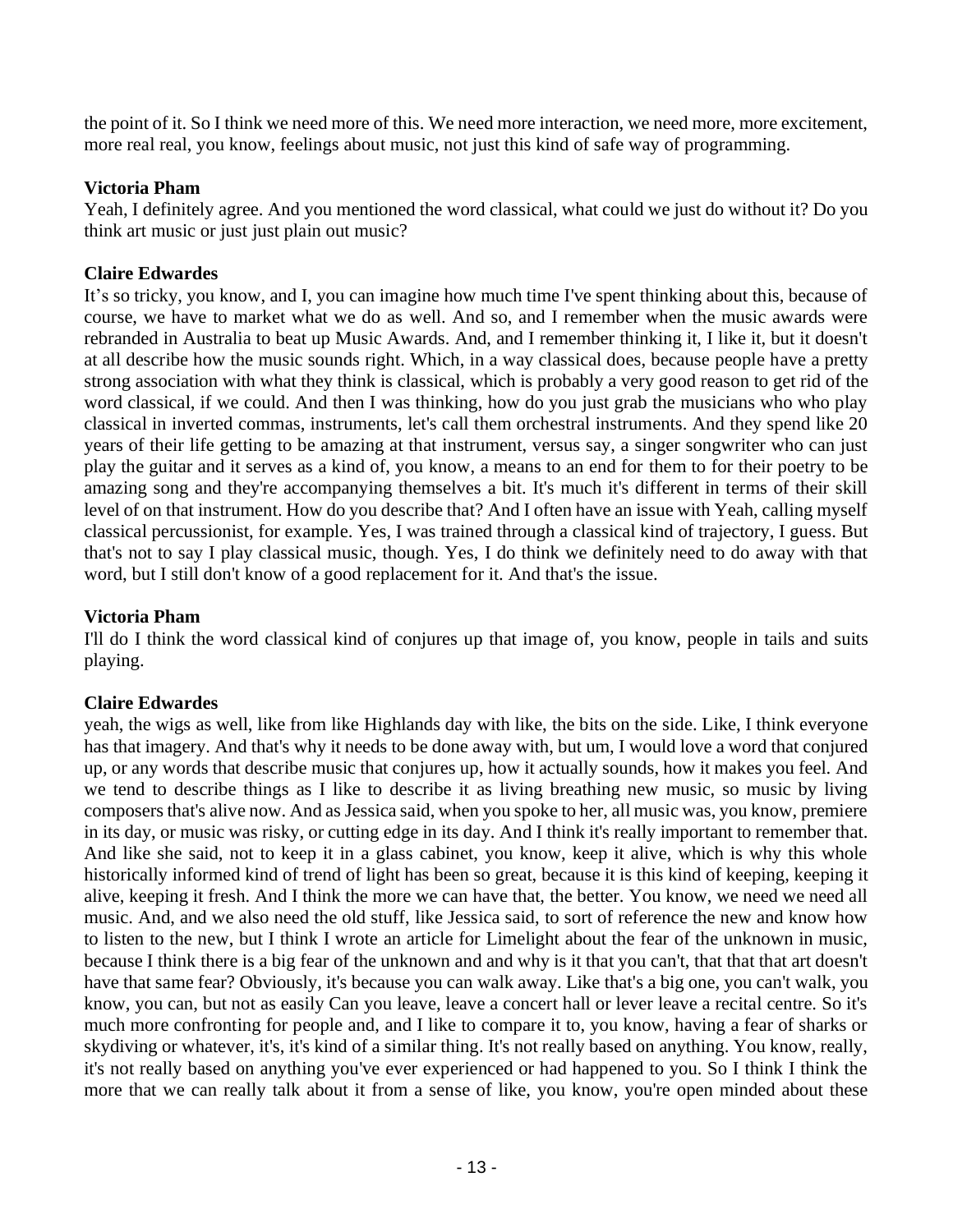things. Be open minded about music as well be be ready To let the music wash over you let it let it make you feel things, it doesn't have to be a cerebral experience, you don't have to analyse it, you don't have to understand that. That's what I think is so exciting about it. It's, it can be anything.

# **Victoria Pham**

I think it was like ensembles like ensemble offspring, the work you're doing and various other ones in Sydney and across Australia, perhaps there's a chance to make a kind of more sustainable music culture where we're more inviting of new ideas and new people to hear things, rather than I often find talking to people who are afraid of attending classical music concerts, that they're expected to already know, a lot of information about what they're going to experience. So I think the model of inviting people, as you say, to living breathing concerts is one way to kind of ease that anxiety about leaving, or you're aware of classical music and its traditional expect presented in a casual way and talk a lot and, and make it make it fun

# **Claire Edwardes**

I mean, I that's my big thing. I have fun when I play. So why shouldn't the audience have fun when they when they're experiencing it? And? And I think, I think it will, I think it's happening, you know, that people don't, don't don't think of classical music as this kind of like staid, scary, kind of old fashioned thing that Yeah, they have to know stuff about, I think contemporary music was a little bit marred in the kind of 70s and 80s by this, you know, the black skeevy sort of thing of being like very serious, and, you know, and you have to understand it, and there's lots of notes, and none of it is harmonic and, but I feel like it's very times of changing, like going through a very different kind of, kind of period of the norm in terms of the way things sound. And hopefully, we'll move on to a different way. And again, the soon enough, but I think the trend at the moment is hopefully one that we'll be able to bring in more people and, and be able to make people realise that it's about the experience. It's not so much about all the all the other old fashioned Kind of, yeah, extraneous things around concepts and what that means, because that's boring.

# **Victoria Pham**

All that fluff. Yeah, this is an aside, but I was talking to another Sydney composer, just on Saturday, James hazels. Come shortly before he did perhaps Academy last year. Yes, he did. That's right. Yeah. And we were having a quick conversation about how to, again, talking about why contemporary art is this kind of different. They have a different level of engagement with the public and how they've gotten to that. And we thought, Oh, wait, artists have this, this thing where they do open studios where the public can go in or other artists and go in, they can see unfinished work, or look at work that isn't polished and maybe isn't great yet. And perhaps we could do something similar with music where composers or performance we do these kind of like open studios and trade ideas. So that again, we don't have a sense that everything needs to be perfectly polished all the time.

# **Claire Edwardes**

It's, that's great. And you know what, you know, the Peggy Glanville Hicks house in Sydney. So that's like a residency that a composer get. So he and Aviva and Dean was there this year, but she's just had to go back to Melbourne because of the whole lockdown thing. But the last open, like what they try and sort of they suggests that the person who takes up the residency should sort of do an open house and in the past the people who've done it, who've done those, they've just present a little concerts with the piano and little bit interactive, but and maybe some interviews, but nothing quite like the concert the presentation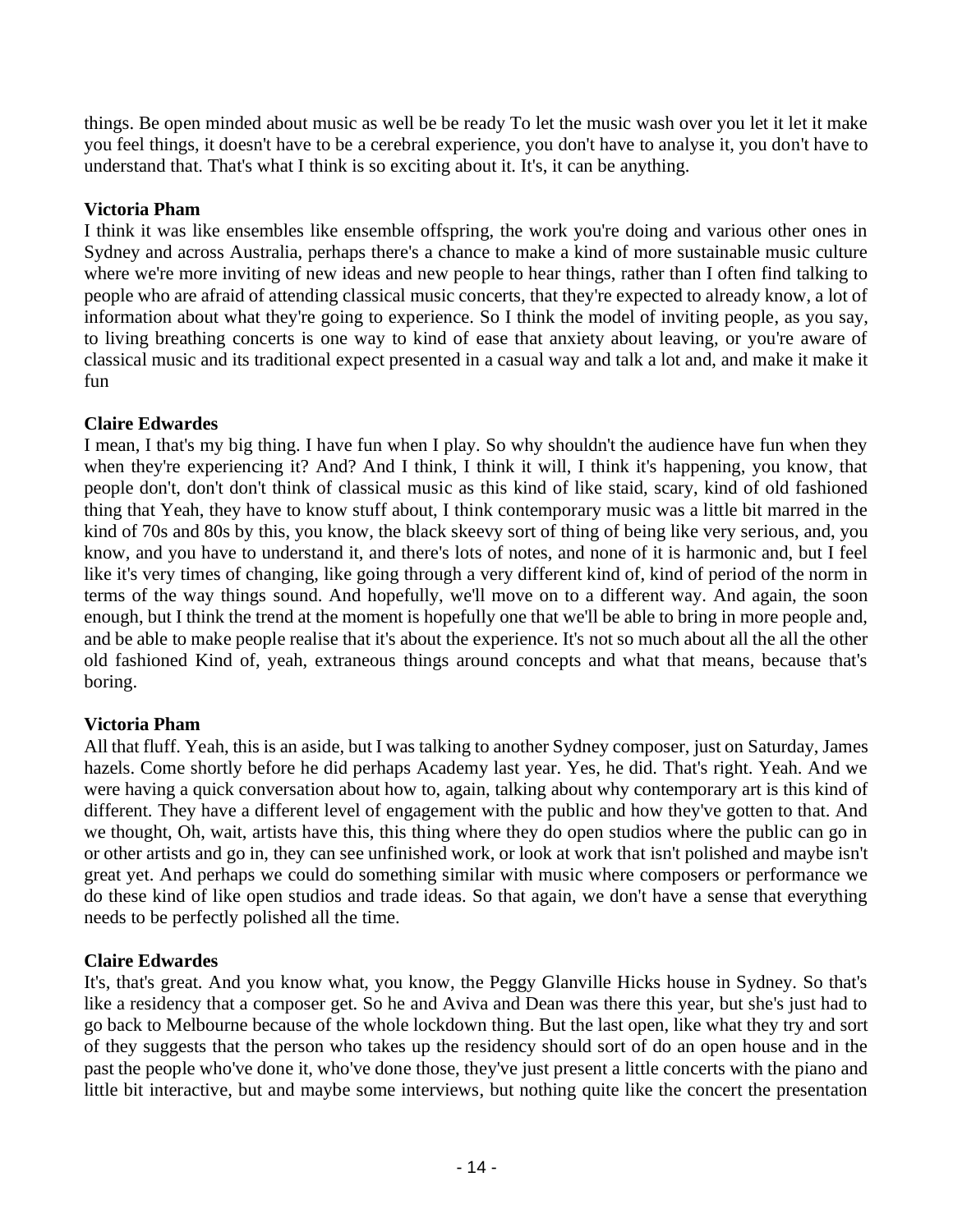we experienced it a Weber's which was just that it was kind of like a workshop, where everyone was asked to sort of say what they thought and if they had any ideas, and it wasn't just musicians who were there. And it was really satisfying. It just felt like yes. that this could be a way forward. For for audience and musicians alike. No, like you say not not that thing of feeling like everything has to be kind of, you know, polished up, and maybe it wasn't actually ready, but you have to pretend it is good. That's the expectation. So I think I agree. I think there's definitely room for more of that sort of model. That would be cool.

# **Victoria Pham**

I would show up to say anything, just to see how people are working and working together and create that communal space. Yeah, yeah. Well, I actually have one more question for you. Okay. And I'll start off with a quote from the article that you've mentioned, that you wrote earlier this month. And it's from the tagline in which you say, many people are intimidated by new music because of a lifetime of Sonic conditioning. And my question revolves around that idea, and what kind of advice you have for upcoming young musicians and composers or maybe not even upcoming musicians and composers, some established ones as to how we can To alleviate that pressure of Sonic conditioning?

# **Claire Edwardes**

It's a tricky one. I mean, I think the answer is definitely not to pander to what they think audiences want. And I think composers like Amanda Cole, who've just been following their journey of, of, you know, quarter tonal and music for her whole life. It's, yeah, it's very much to be respected, I think because, because I think you never really benefit from trying to do what you think audiences want. So I think for sure, learning that learning the craft in terms of instrumentation, and even really like learning a craft in a kind of like being able to write fugues and being able to do things that are like traditional, and I think Australian composers are probably not taught those things nearly as much as in Europe, and on mainland Europe. And I know, in Belgium, for example, they really are. And I think it's like learning your scales in a way, like none of that stuff goes astray, when you're trying to deviate from tradition, because you've got all those skills is like your toolbox and then and then you're kind of like, Okay, I'm doing something else. And I think the structure structural, like getting getting a handle of kind of structural development and, and structuring works, which can come from analysis of lots of different types of music, you know, that's really important I find in relation to holding an audience's you know, focus on your work. And at the end of the day, that is really important. You know, you don't want to, you don't want to kind of dump your audience with some music and kind of go like, hey, guy, this is this is my music, like, take it on, leave it, I don't care if you like it or not. But at the same time, you have to do the thing that is true to your, your musical vision and your your aesthetic kind of taste or whatever it is that you want to do at that point in your your life and career. And I think it's really important to do a combination of both like you be true to yourself, be true to all the things that you believe in. But also, you have to think about the craft and you have to really hone it in you should never say, Oh, well, you know, I don't know if that's gonna work on that instrument, but we can just see and whatever, you know, ask a musician. It's so easy. Yes, I know, a lot of composers are quite shy, and they don't want to do that. And they're embarrassed. But um, you know, anyone in on some of the spring, you could ask, I mean, I get occasionally I'll get emails from like some random person in London or somewhere overseas, who seen that I'm doing this female competition listing this this girl, she just said, I never got I never got feedback from the people I wrote the piece for for the competition, would you be able to give me some feedback? I was like, Sure, I'll give you some feedback. I don't have much time. But I can open your PDF and give you some feedback. And I think I think most people, most performers are happy to do that. And I think we that's our that's our responsibility to composers. And I think I think it's not it. Like I said before, with the cpW thing, it's not a one way street,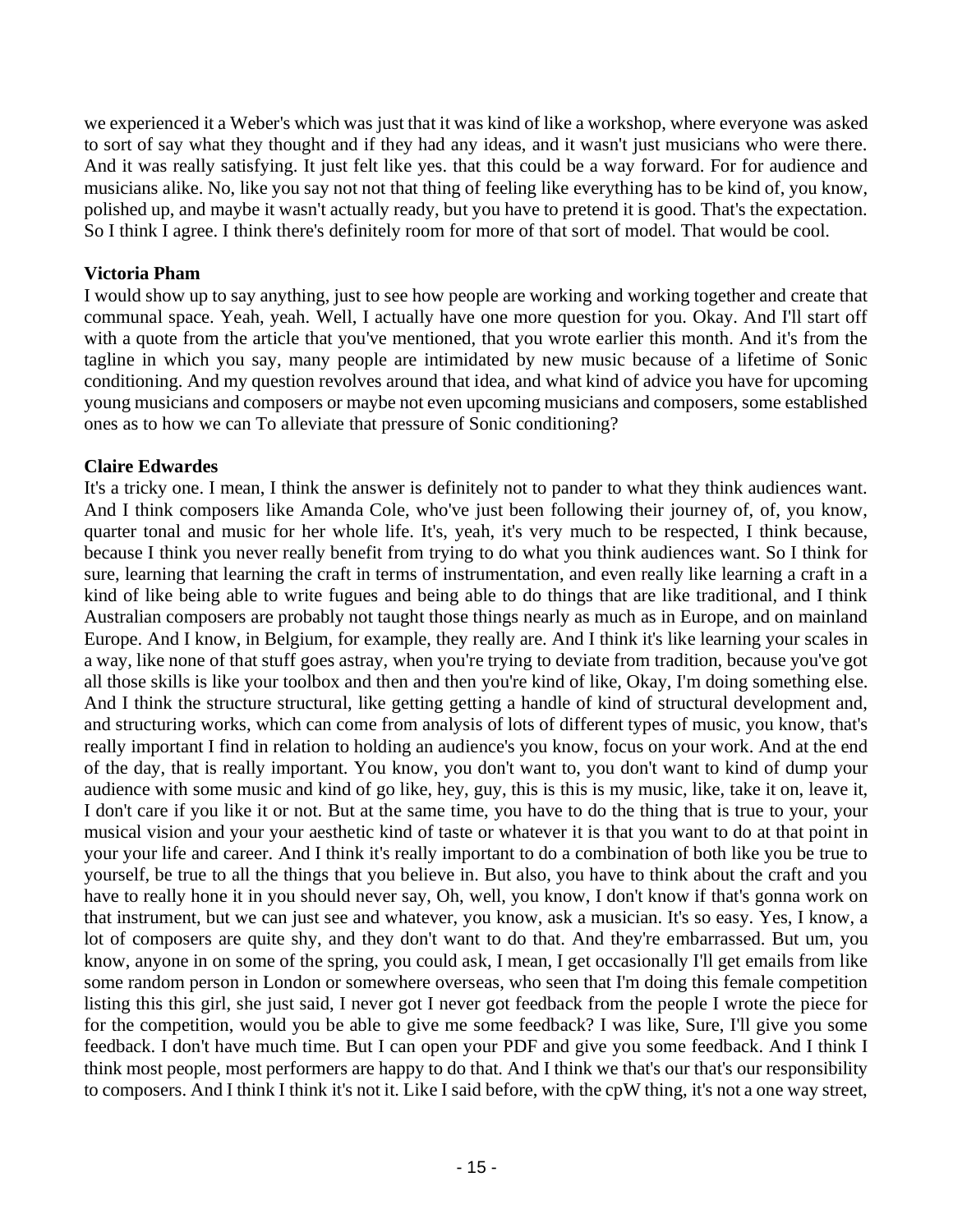it's not no longer is it performance serving composers. And all composers just dumping a score on a performance lap and saying, Here you go, here's the final score. It's, it's a process. It's this beautiful organic thing that that is often a very long, long term process. And it can be frustrating. And it's really hard work for both parties requires a lot of really open communication. But I think musically at the end of those processes, that the gold really can come and and I think that's why it is that I do what I do and why we do what we do with ensemble offspring. Because when that does happen, and when you see a composer growing over a period of time as well, it's it's a beautiful thing. And like someone like James, he could reach out to us and I think I said to Chloe Chong, a flute player the other day because we do this thing called hatch home Academy, where we do mentoring online. And I say to all of them, like, you know, you're in, you're in the family, now you're in the inner circle. And if you've done anything, unhatched you're in the inner circle, like, reach out. Like, if you need if you need advice, if you need help, if you need to ask a question, reach out where he for you, you know, and I think it's really important that people don't ever kind of go on the cloud is gonna be too busy for me or whoever, you know, most of us are happy to help and I yeah, I just I just think it has to be it has to be like that. It has to be this one big family and we're all just in it together because there's nothing else there's like nothing else to gain. There's certainly no money in it.

#### **Victoria Pham**

So you have to be doing it for the odd and for the social times and for all the other great stuff that comes out of it. It's also so much more fun to work that way to have a community to bounce ideas off. I hate the idea of being isolated.

#### **Claire Edwardes**

Well, yeah, and COVID certainly makes it hard, which was why it was great that we had the home Academy when we did it felt like really good timing.

#### **Victoria Pham**

That's so wonderful. I'm going to go check out all the things I may have missed from being afar. Yeah. Before and yeah, thank you so much for making the time to talk with me. I've learned so many things, and are going to definitely pop information about the prs key change and things like that, that some people may have not heard of, into into the description so everyone can get access to that. So thank you so much clear.

#### **Claire Edwardes**

Great. Thanks for having me, Vickie

#### **Victoria Pham**

Another thank you to Claire, and again access to her work, her upcoming album released and the resources we spoke about during the episode and information about Ensemble Offspring are available below. Thank you to everyone for listening and see you in a few weeks for the next one!